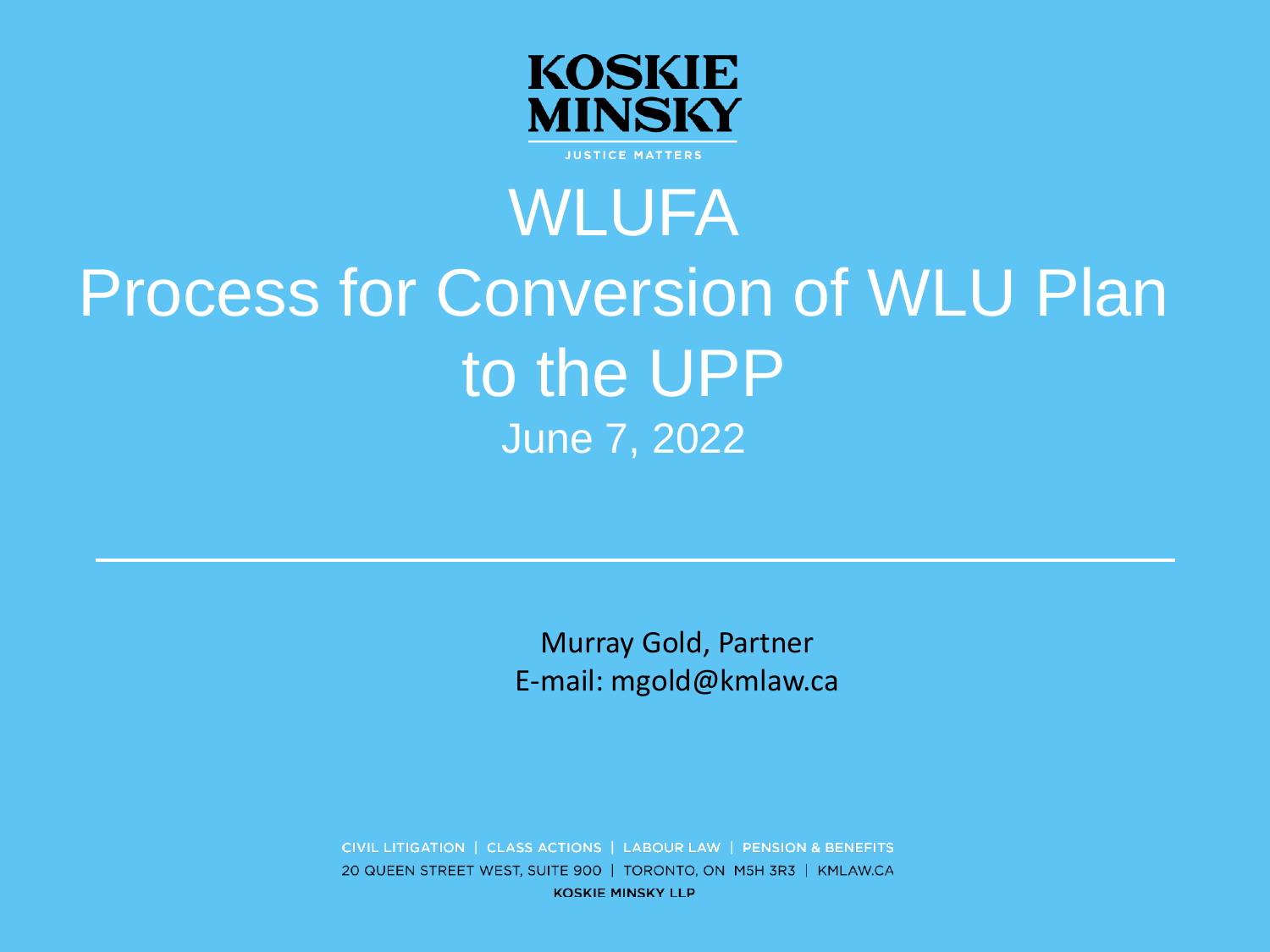## **Pension Conversion Process**

- Conversions from a single employer plan (SEPP) to a 'jointly sponsored pension plan' (JSPP) are *regulated*
- **Example 1 Regulatory structure** 
	- Notification of membership, bargaining agents
		- o Differences in benefits, costs, financial risks
	- Member consent (consent by trade union)
		- $\circ$  Trade union expenses properly paid from prior plan
	- Approval by Regulator (Financial Services Regulatory Authority)

Also, a *collective bargaining* process 2022-06-13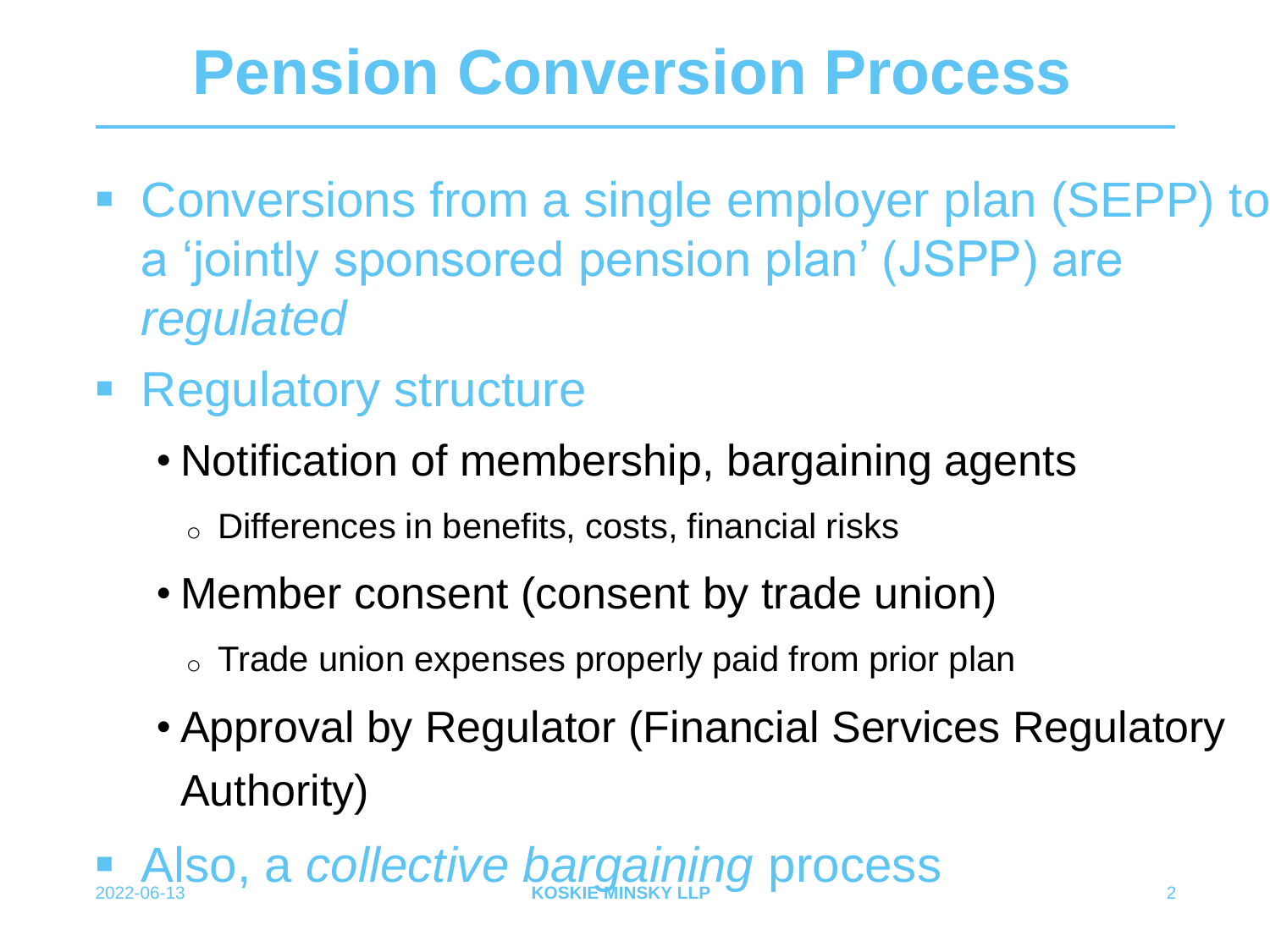### ■ Notices

- Two notices to members, one about the Prior Plan and a second about the JSPP
	- o Prior Plan administrator is responsible for both notices
	- <sup>o</sup> Contributions, benefits, funding, surplus (Prior Plan)
- Separate notices to be provided to actives and to deferreds/retirees/others entitled to benefits
- Single notice to trade union
	- o Compares contributions, benefits, funding and discloses surplus in Prior Plan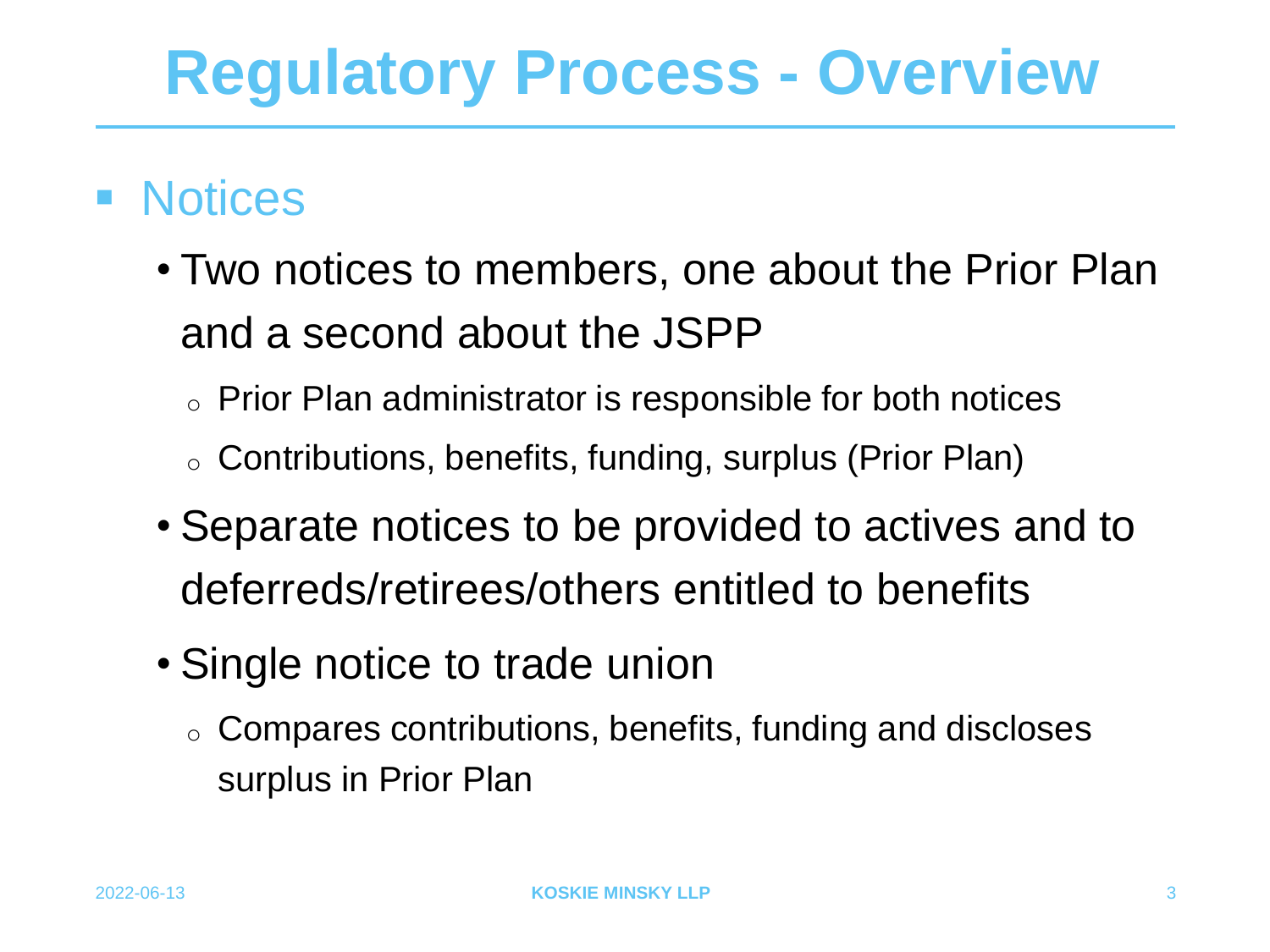### **Process – Union Due Diligence**

- Notices, *together with other disclosures*, are part of an assumed due diligence process by a faculty association
	- Supported by legal and actuarial expertise
	- Union has legal right to access plan documents, valuations, filings with the Regulator
	- Detailed comparison Prior Plan vs JSPP
	- Key for the consent process (described below)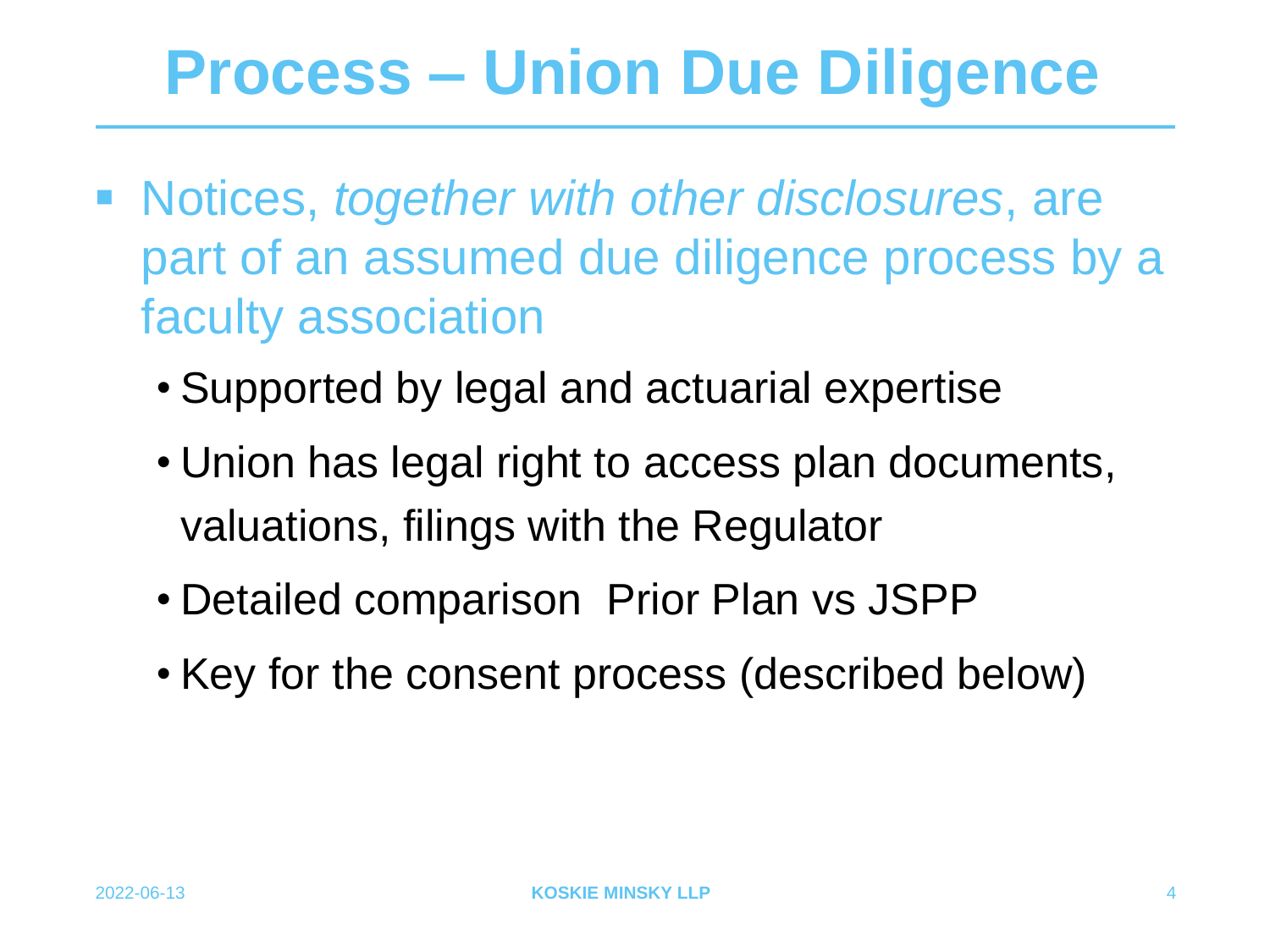### **Process – Union Due Diligence**

- Faculty Association legal and actuarial costs are properly paid from the Prior Plan fund
	- 80.4(21) If a trade union that represents members of the single employer pension plan is entitled to vote on the conversion and transfer of assets on behalf of the members, the trade union is entitled to be reimbursed from the pension fund its reasonable fees and expenses, of the type that are prescribed, relating to the vote.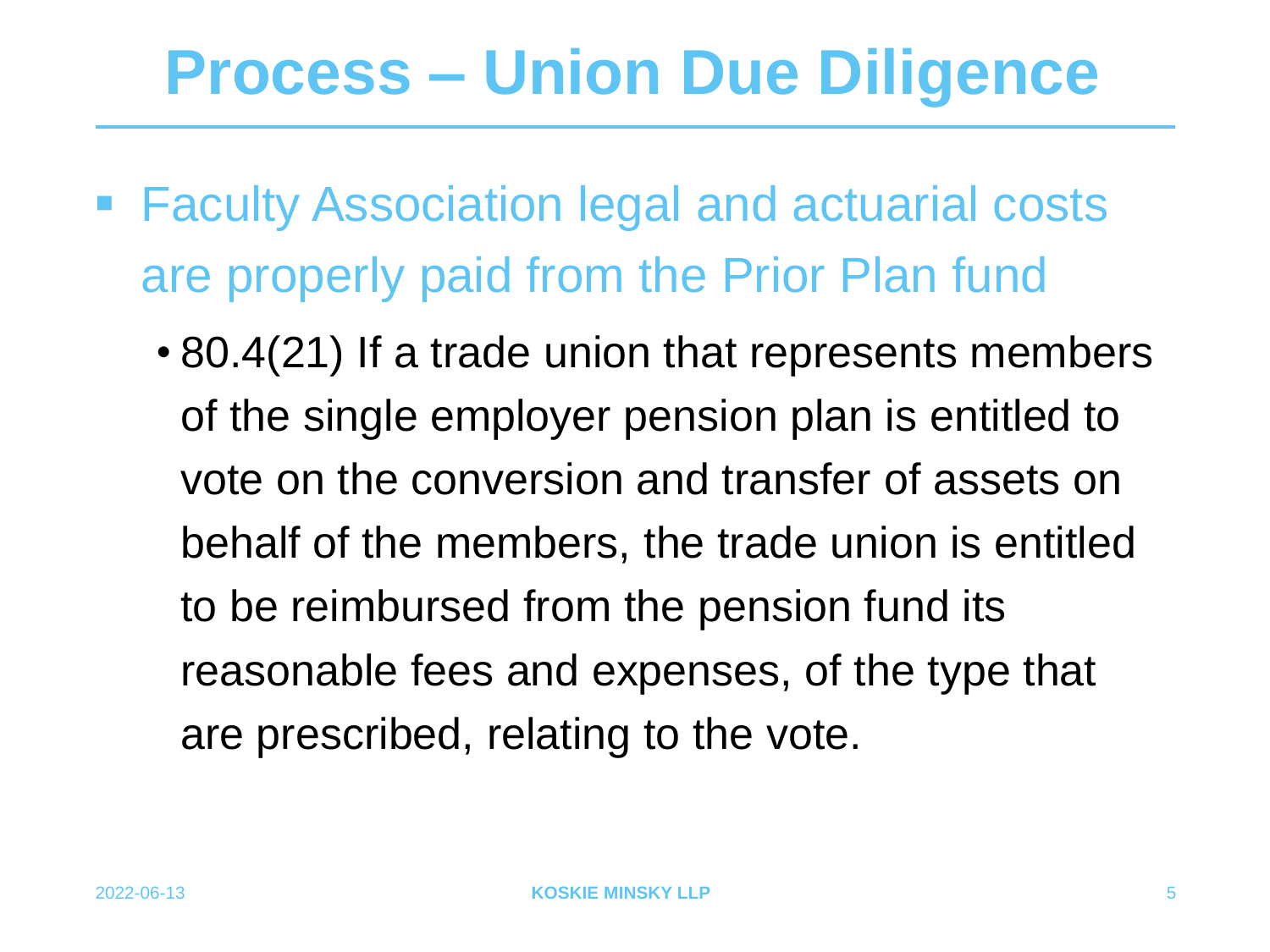- Notice JSPP
- Contents must include
	- Differences in contributions, benefits between prior Plan and JSPP
	- JSPP benefit particulars (early retirement, indexation, bridging, etc.)
	- Benefit payable as of notice date under JSPP
	- Funding metrics for JSPP
	- JSPP governance, esp. re 'plan administrator'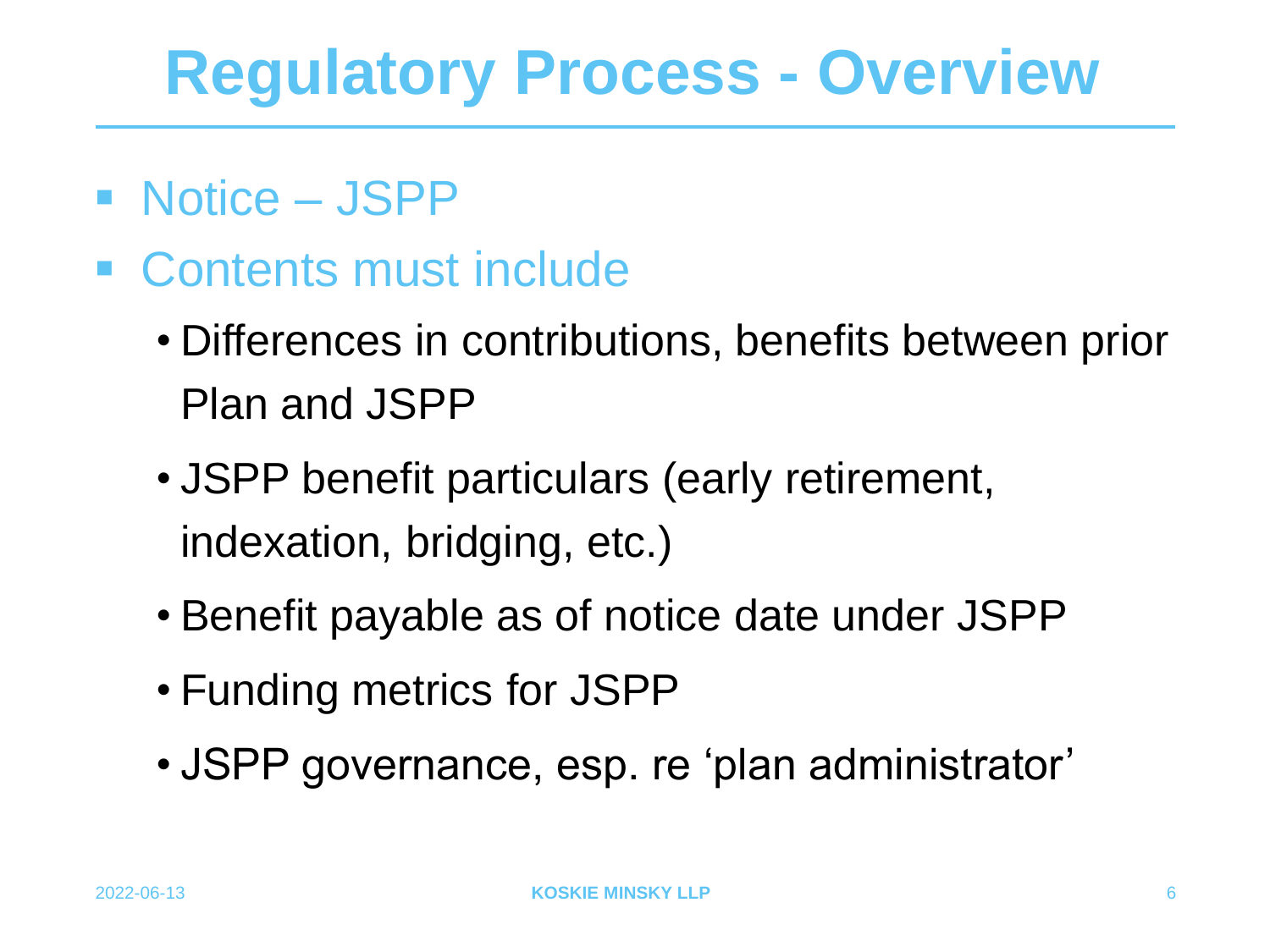- Consent
	- **At least** 2/3 of active members
	- **No more than** 1/3 of retirees + deferred members object
- **Trade union may consent on behalf its** members
	- Normally, trade union holds a ratification vote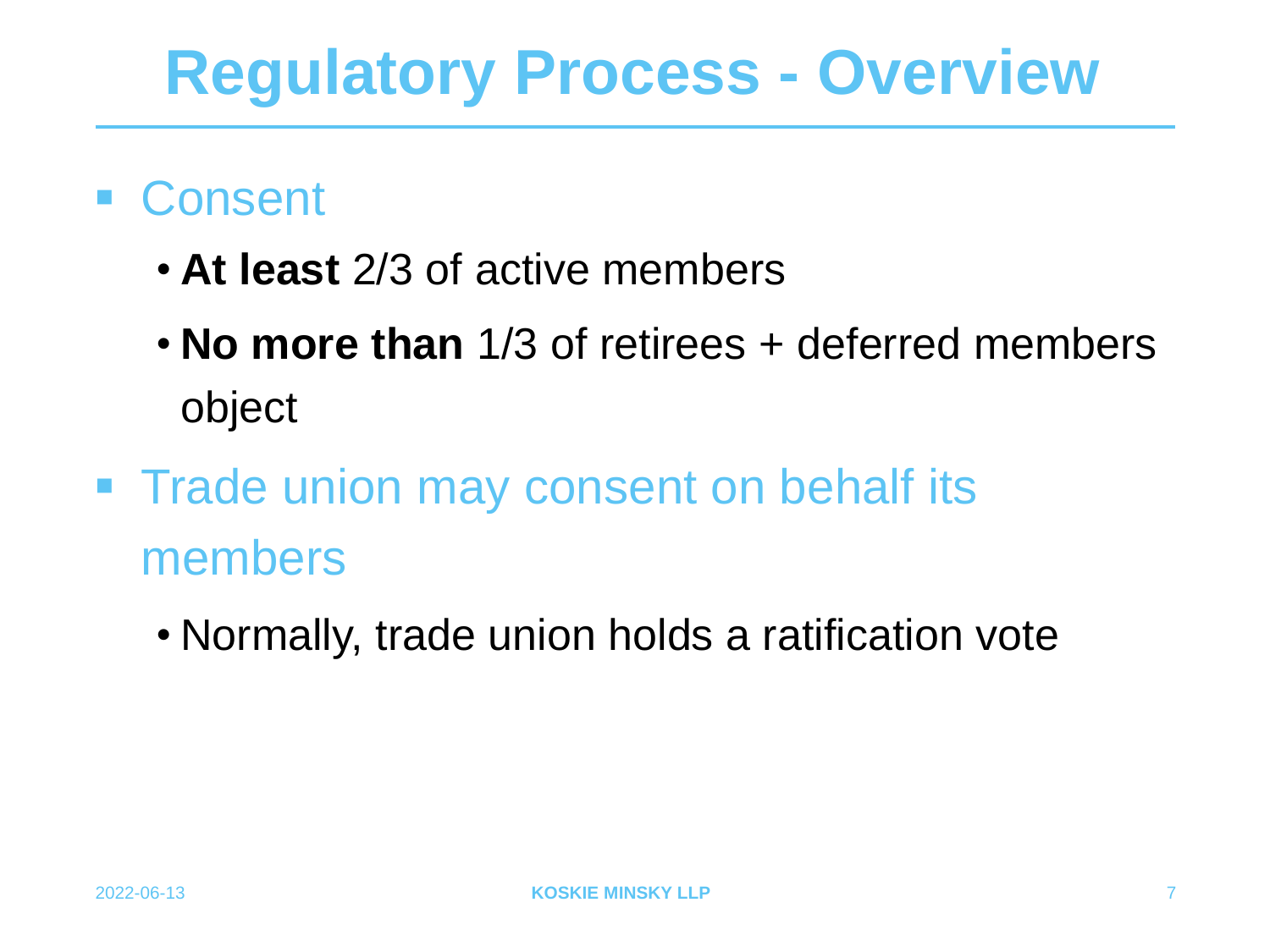### ■ Minimum Standards

- 3 key minimum standards on conversion protect accrued DB benefit
	- o Commuted value of accrued benefits for active members is not less under the JSPP than under the Prior Plan
	- o Benefits for retirees and deferred vested members under the JSPP are 'at a minimum, the same' as under the Prior Plan
	- o Transferred members get credit in the JSPP for their period of membership in the Prior Plan, for purposes of eligibility for membership and benefits under the JSPP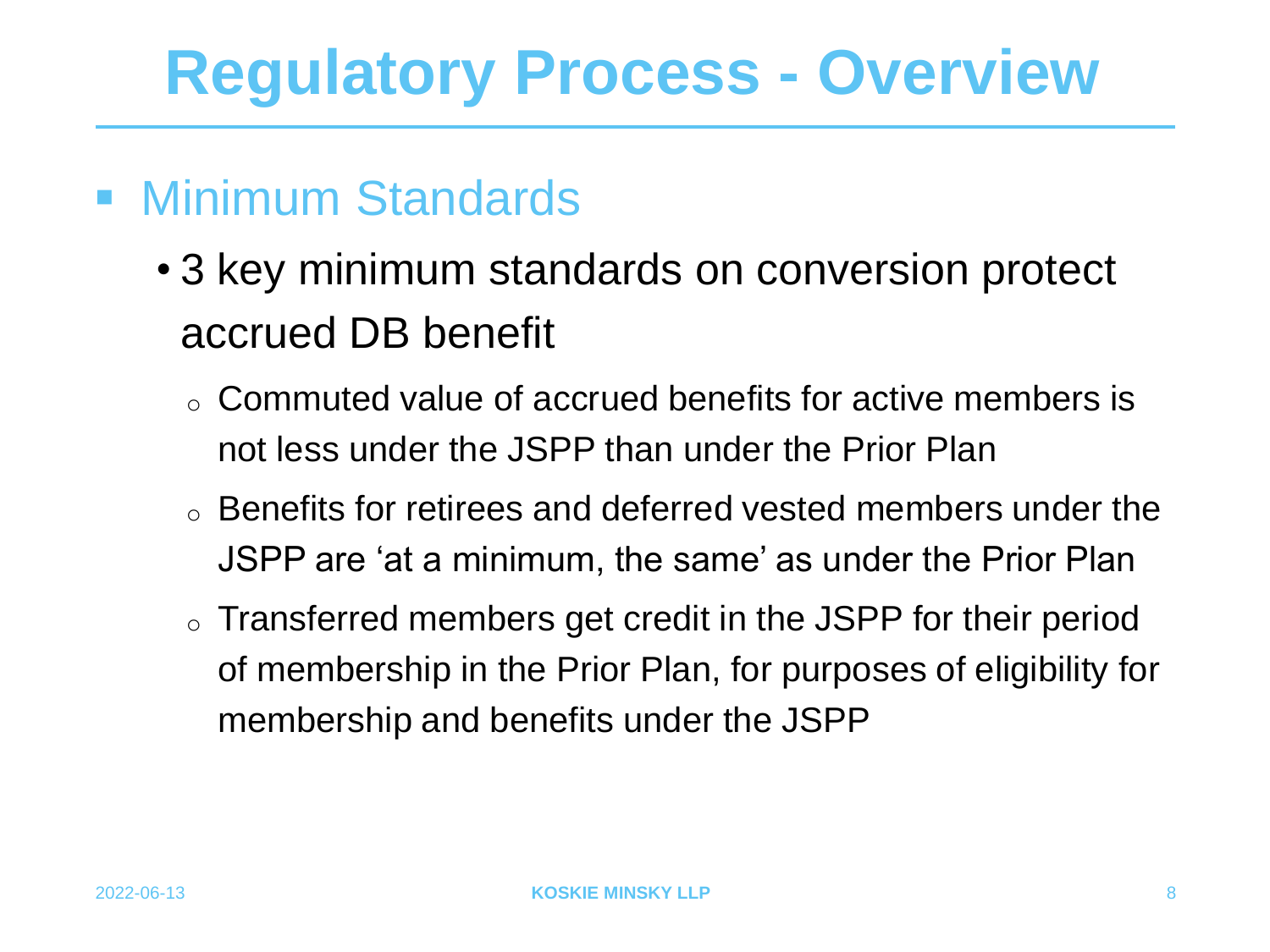- Regulatory approval
	- Required for transfer of assets and past service liabilities
	- Employer is responsible for application
	- Regulator confirms notice, consent, asset transfer agreement, compliance with minimum standards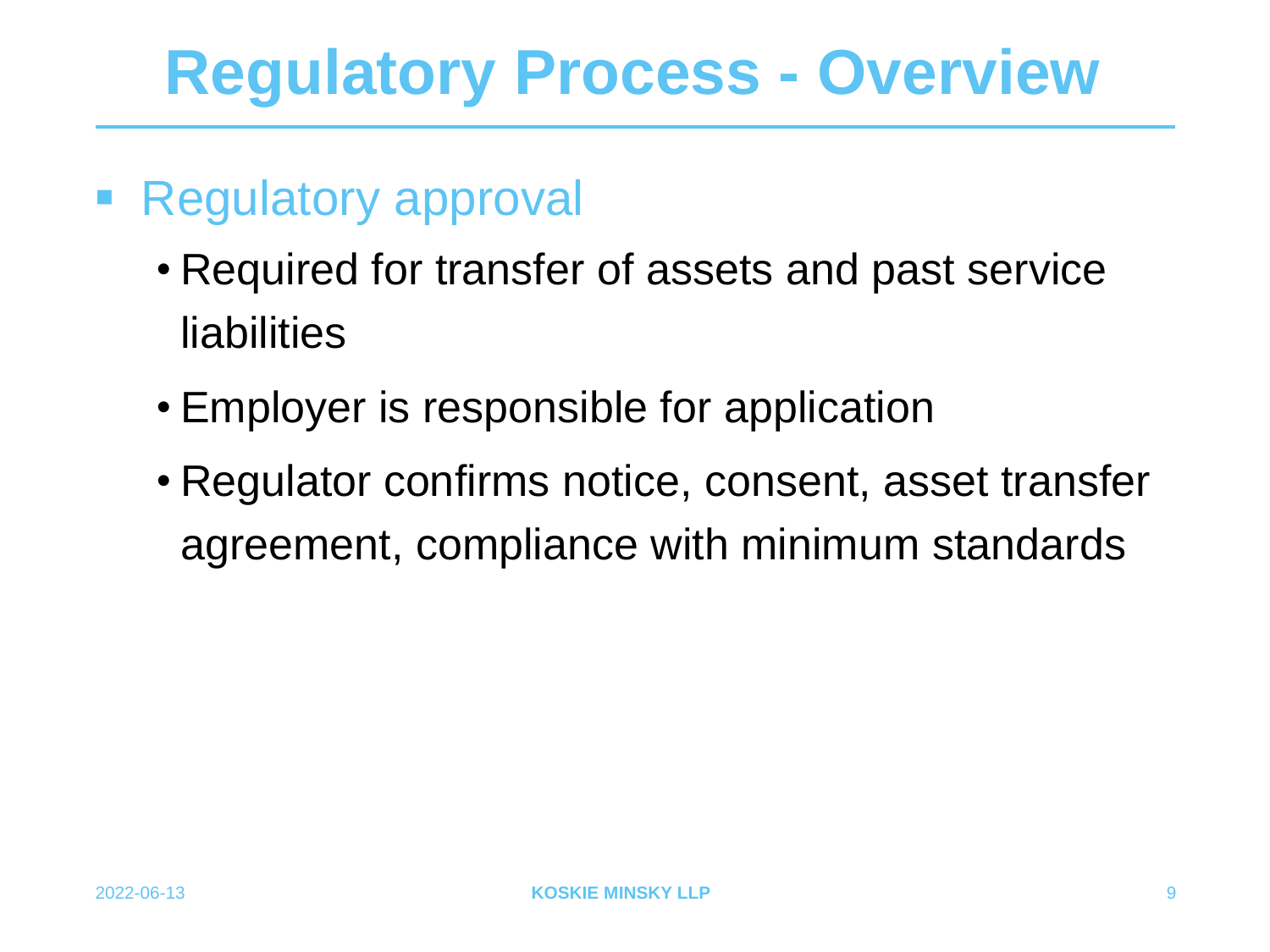### **Overview of Pension Conversions**

### ■ Collective bargaining process

- WLUFA CAs
	- o FT provides for eligibility for Wilfrid Laurier University Pension Plan membership as of first day at Art. 29.1.1
	- o Contract Teaching Faculty and Part-time Librarians optional membership at Art. 24.6.2 with hours or earnings
	- o On/off switch for conversion
- This is reflected in the current Plan as well (see Article 2)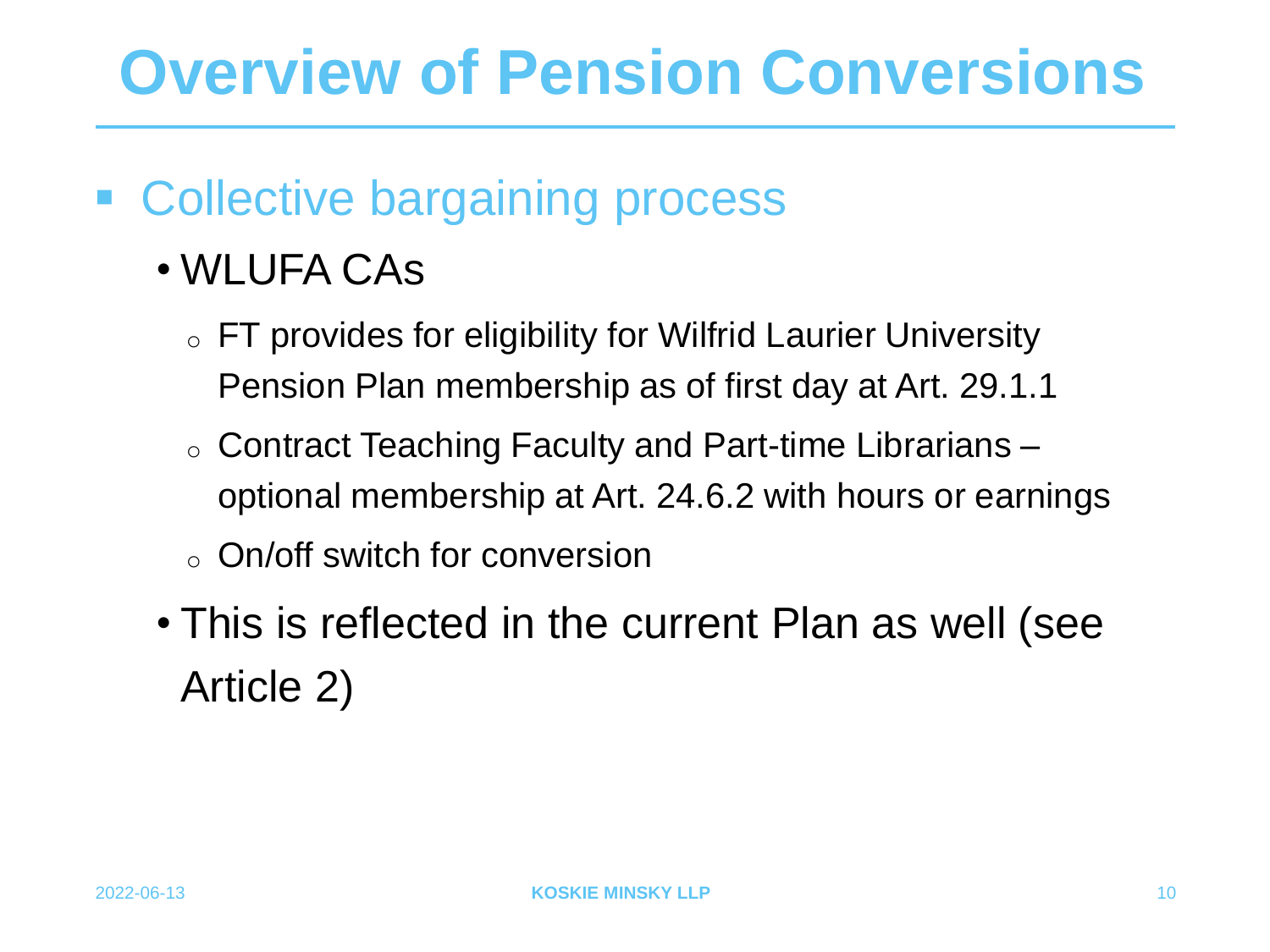### **Overview of Pension Conversions**

- Collective bargaining process
	- In order to turn on the conversion switch, trade union must agree to conversion
		- $\circ$  Agreement in CA coincides with trade union consent for the conversion in the regulated process
		- o In general, employers prefer to secure consent from a trade union than to get it directly from active members
	- Bargaining may address issues that follow but nothing is automatic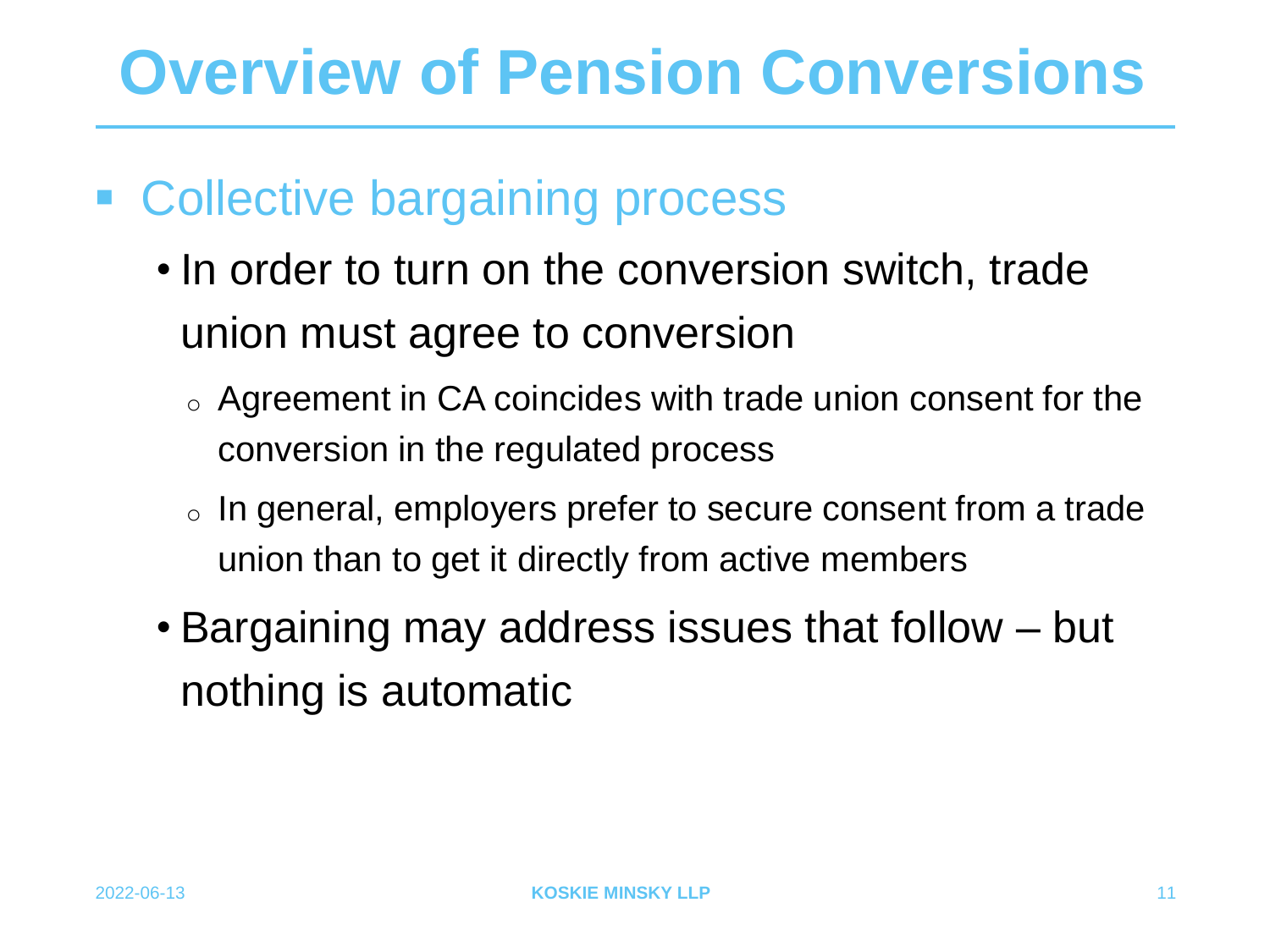- Collective bargaining issues CA amendment and consent requirement create bargaining power for issues such as
	- •Pension plan membership
	- •Pensionable Earnings
	- •Prior Plan provisions governing past service
	- •Grandparenting prior plan provisions
	- •Surplus
	- Hybrid transition issues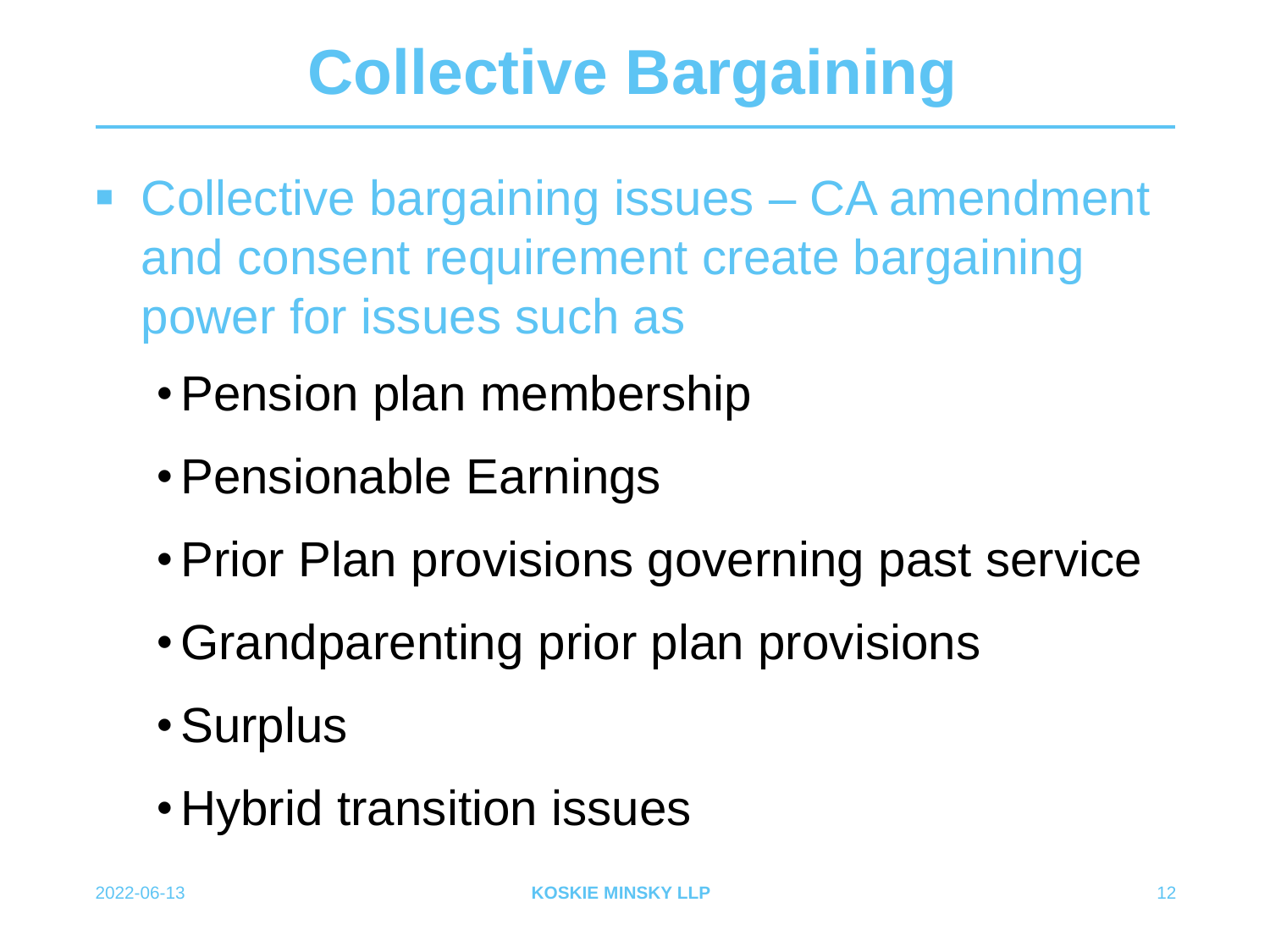#### ■ Membership – PBA

- PBA establishes *eligibility for membership* as a minimum standard, i.e. PBA does require that membership be mandatory
- A single employer pension plan may require
	- o 24 months of continuous full-time employment, or
	- o 24 months of less than full-time continuous employment **if**  the employee has either earned at least 35% of the YMPE **or** worked for 700 hours in each of the 2 consecutive calendar years prior to membership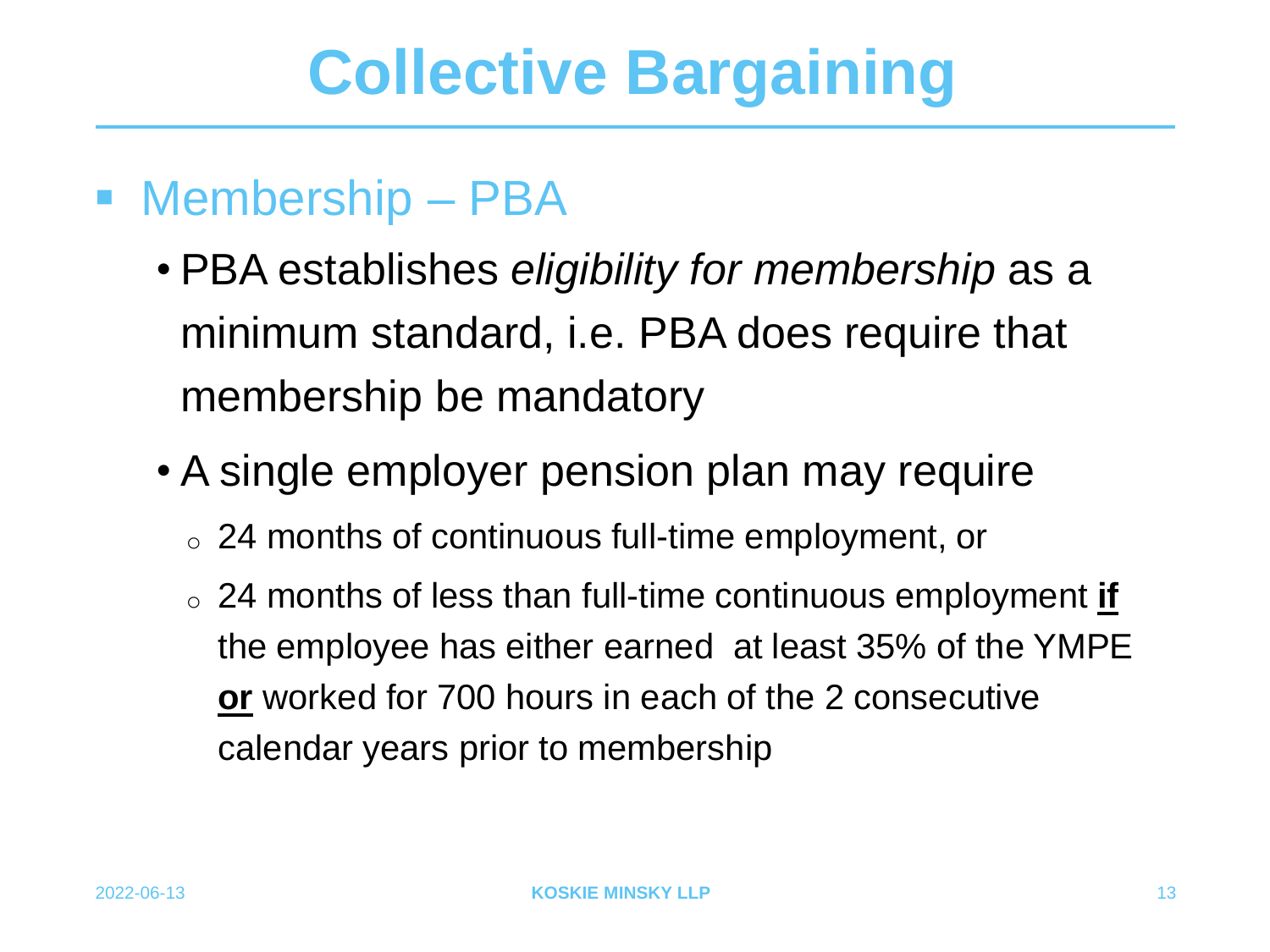#### ■ Membership – PBA

- A multi-employer pension plan may require
	- o 24 months of less than full-time continuous employment **if**  the employee has either earned at least 35% of the YMPE **or** worked for 700 hours in each of the 2 consecutive calendar years prior to membership, or an equivalent basis approved by the Superintendent
- UPP is a multi-employer plan
	- o So, PBA minimum standards rule regarding membership changes on conversion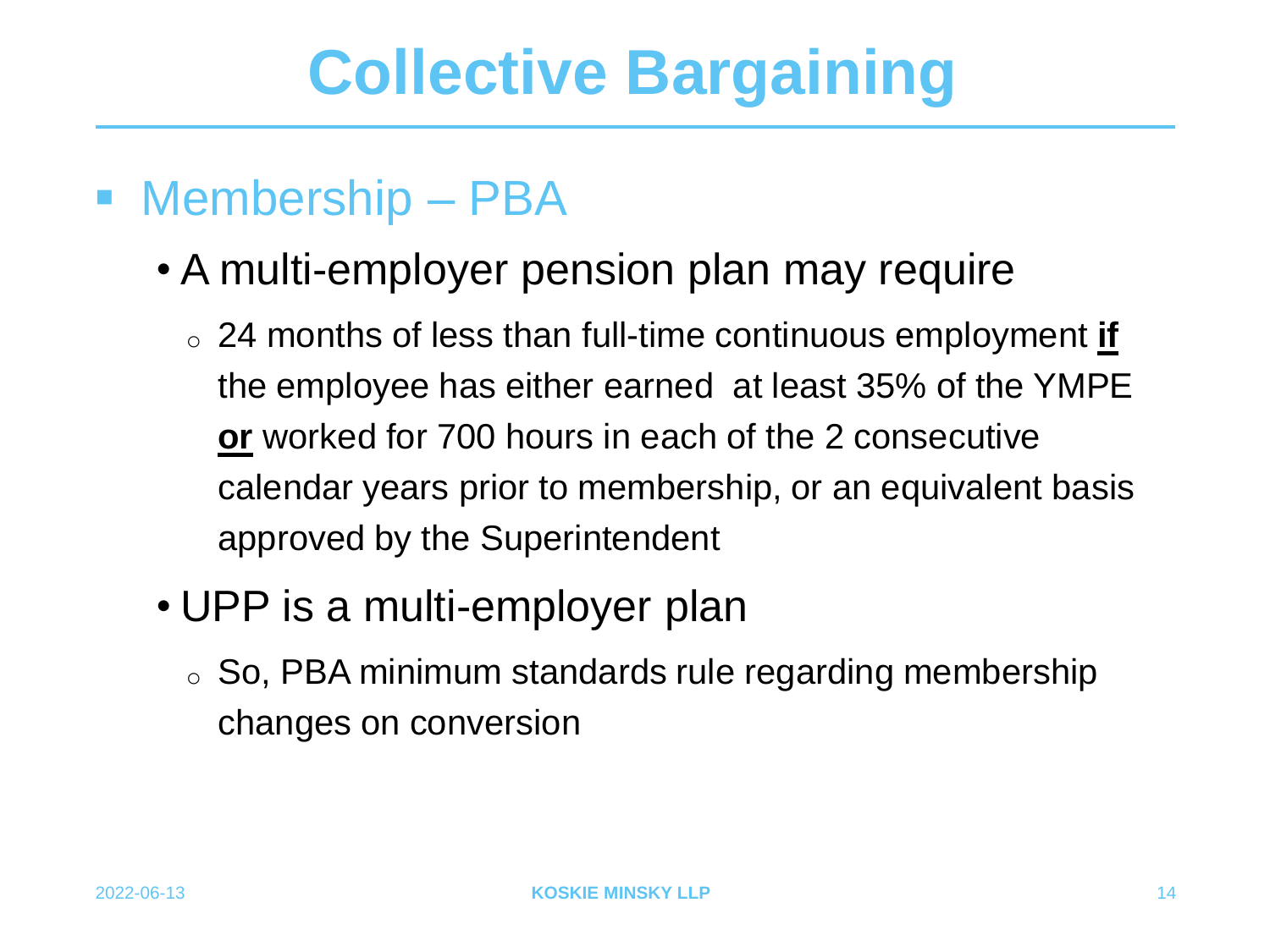### ■ WLU Plan

• Currently provides for immediate mandatory membership for full-time and optional elective membership for part-time with 2 years of required hours or earnings

### ■ Conversion

- May replicate current membership rules for FT and PT, with multi-employer adjustment
- Or, WLUFA may try to bargain mandatory immediate membership for PT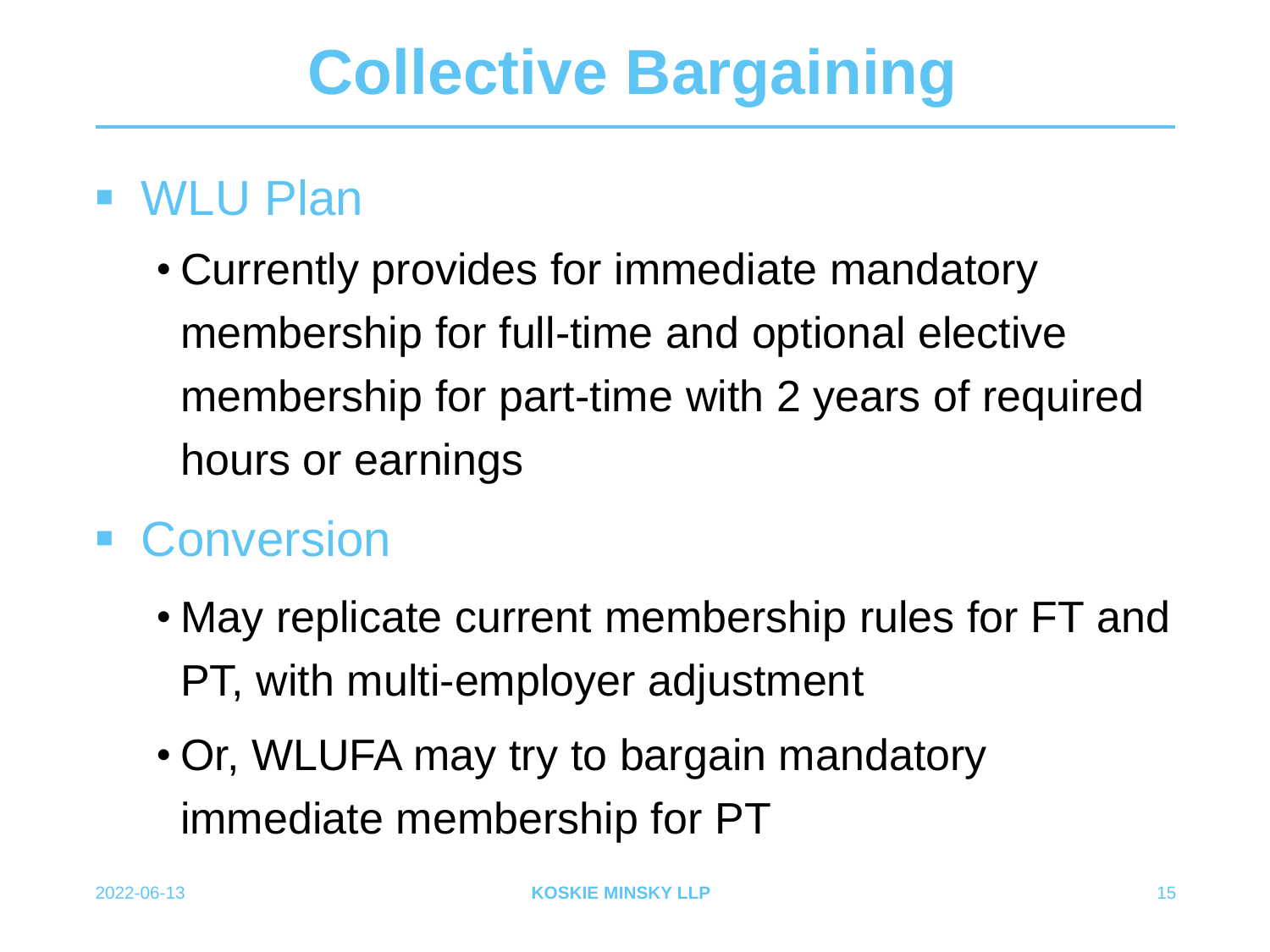- Membership (UPP)
	- FT employees immediate, mandatory members  $\circ$  FT status defined in CA
	- 'Other than Continuous FT Employees' if hours/earnings in 2 years, optional members
	- 'Regular FT Contract Appointments' are treated as FT employees –status must be bargained
- UPP membership rules allow for continuity of status quo or extension of mandatory immediate membership to PT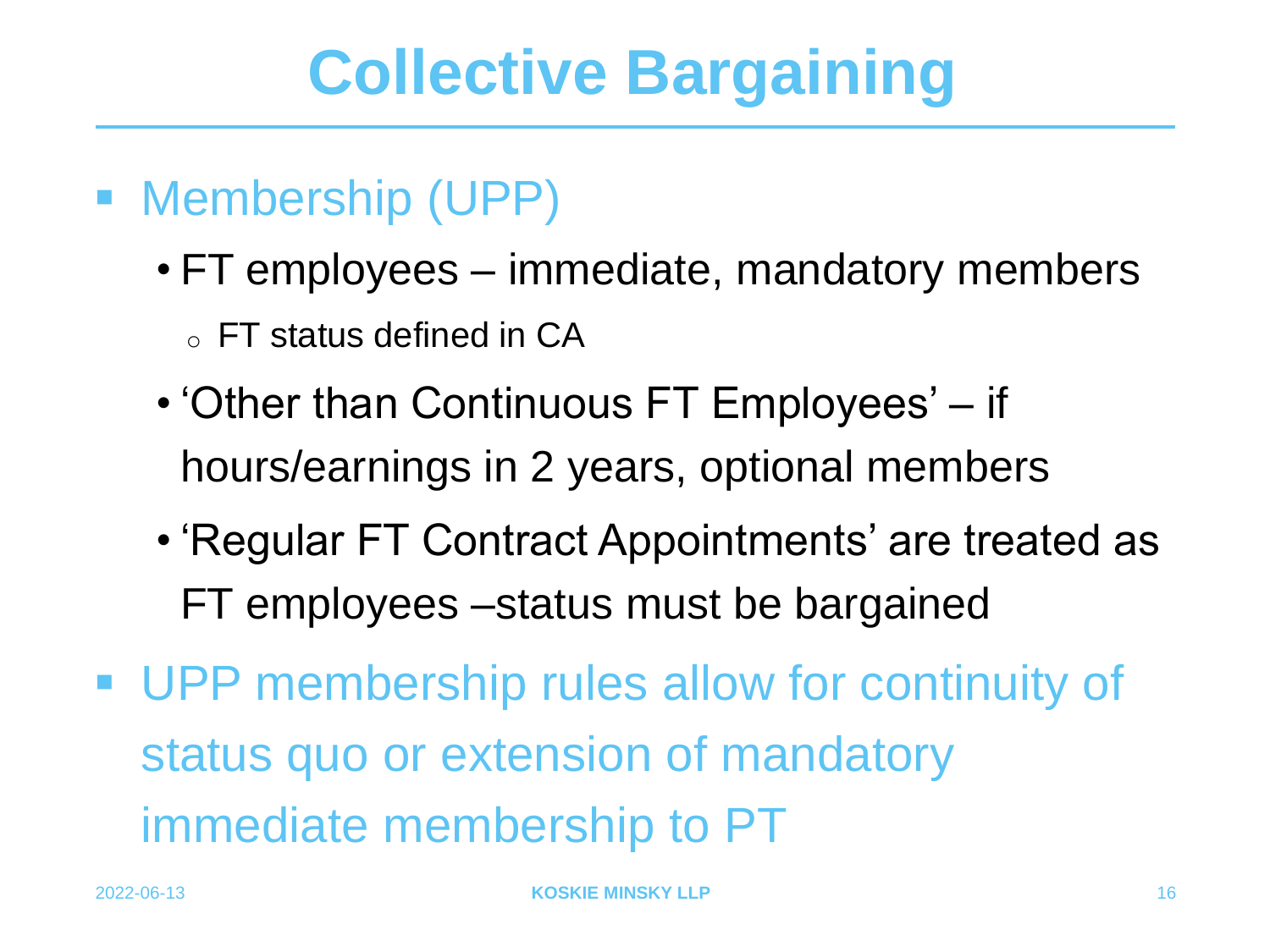#### ■ Pensionable Earnings

• UPP - subject to bargaining to accommodate particularities of compensation arrangements and past practices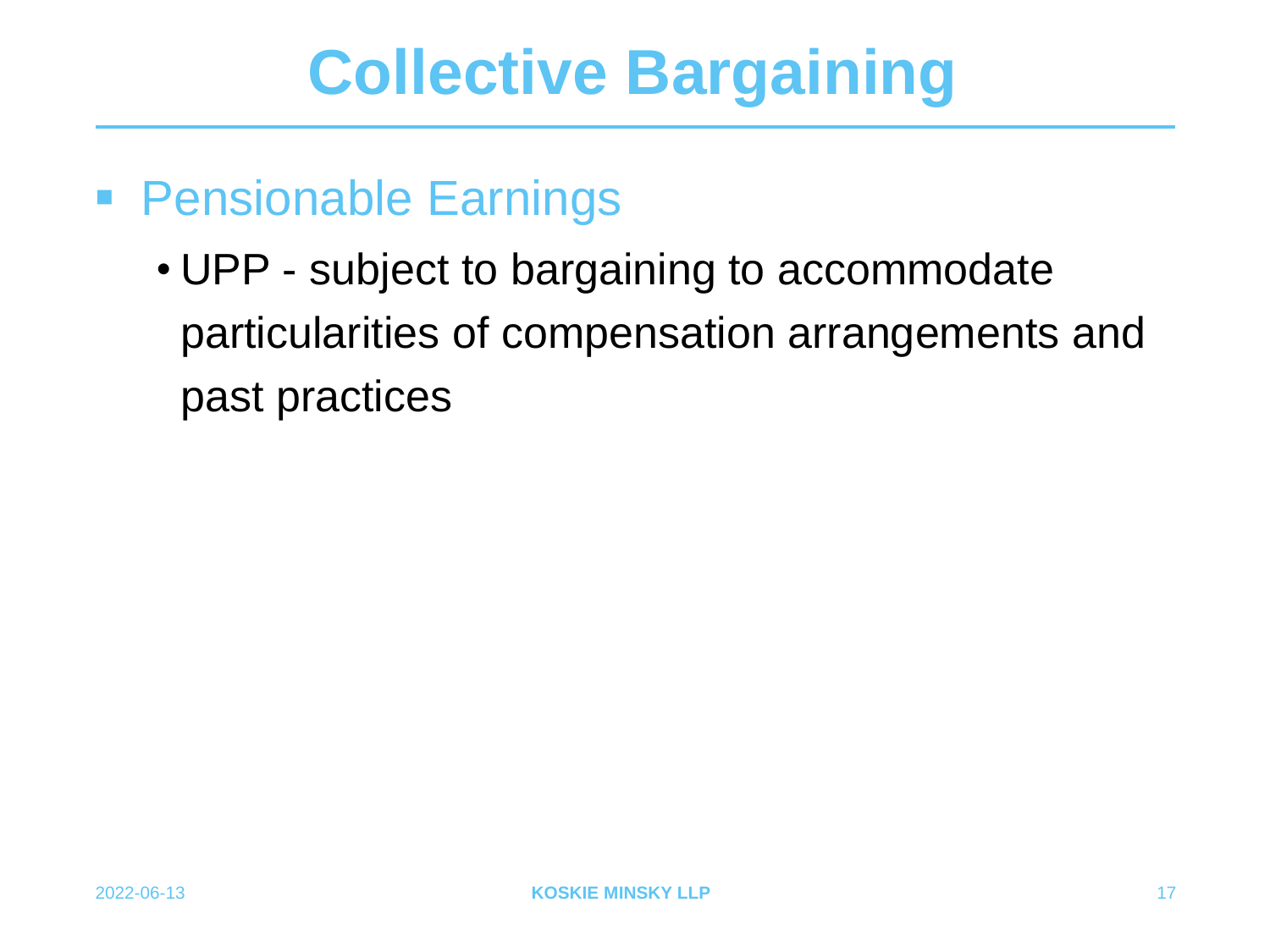- Contributions:
	- UPP: set out in Plan document, subject to change depending on funded position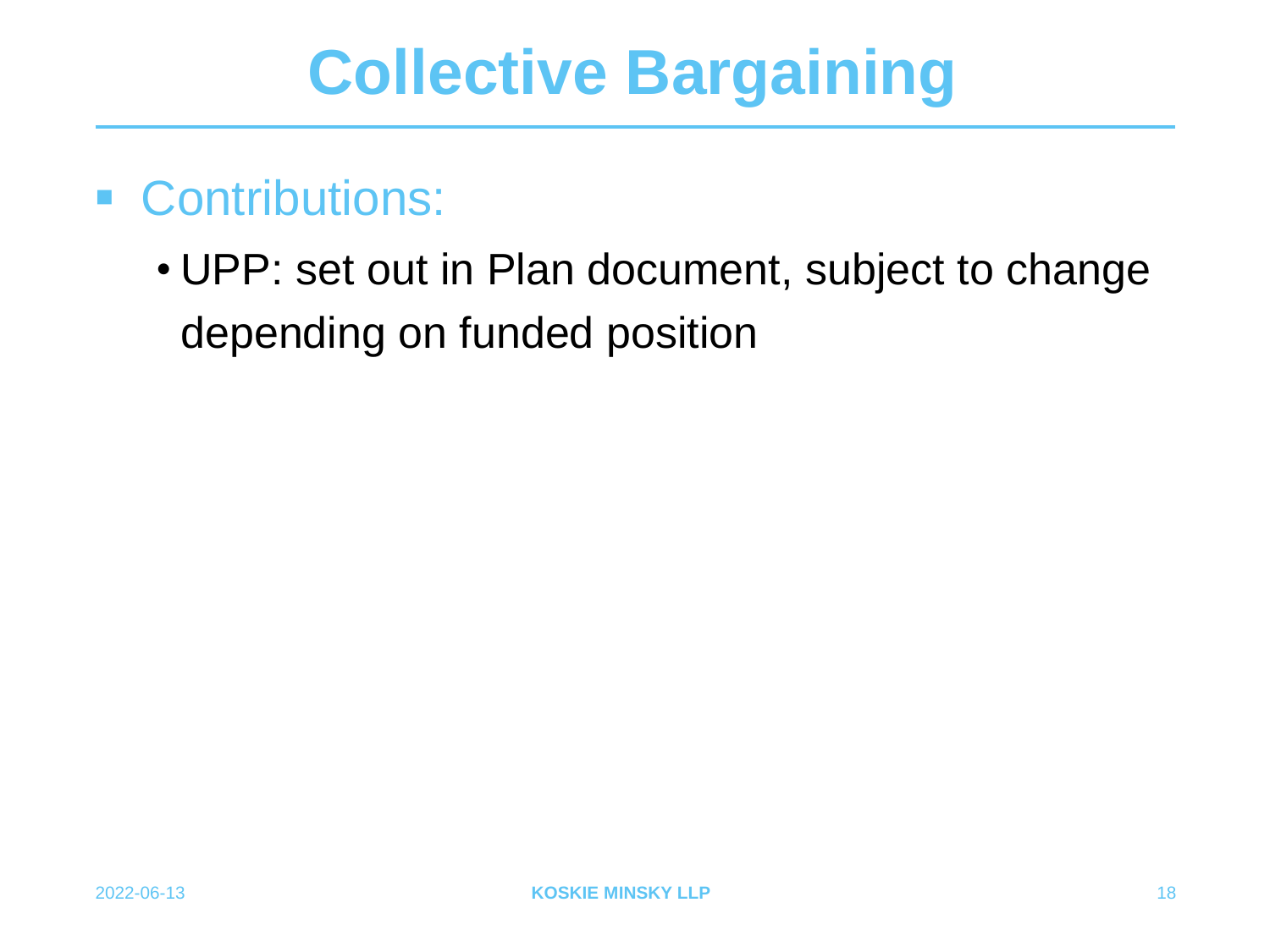#### $\blacksquare$  Bill 124

- Bill 124 permits wage adjustment to offset higher member contributions to JSPP where s.80.4 of the PBA applies
	- <sup>o</sup> Higher employer contribution rates?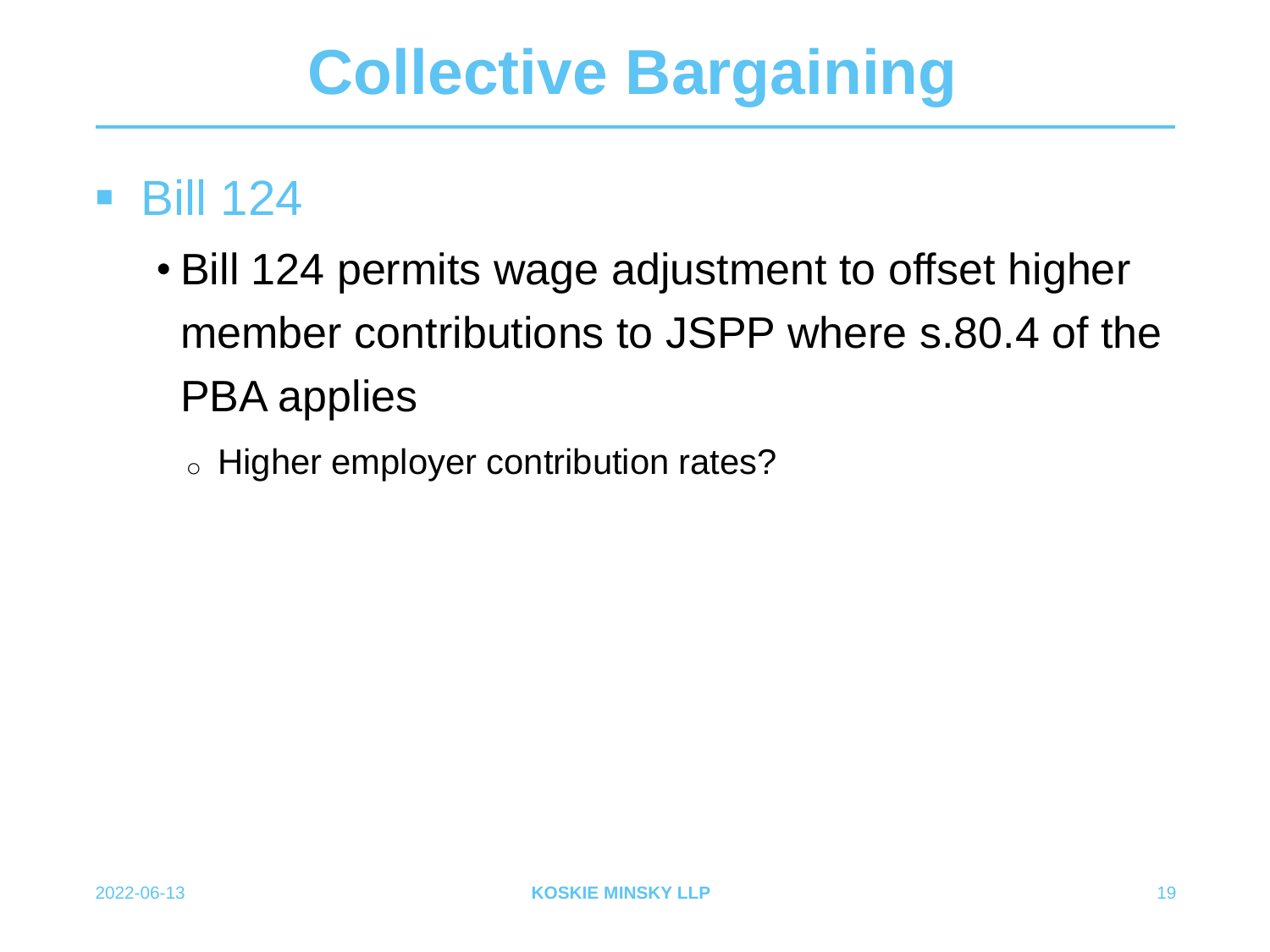- **Prior Plan Provisions Governing Past Service** 
	- UPP
		- o Can bargain past service enhancements (funded by the employer)
		- o Confirm that pre-conversion benefit based on postconversion earnings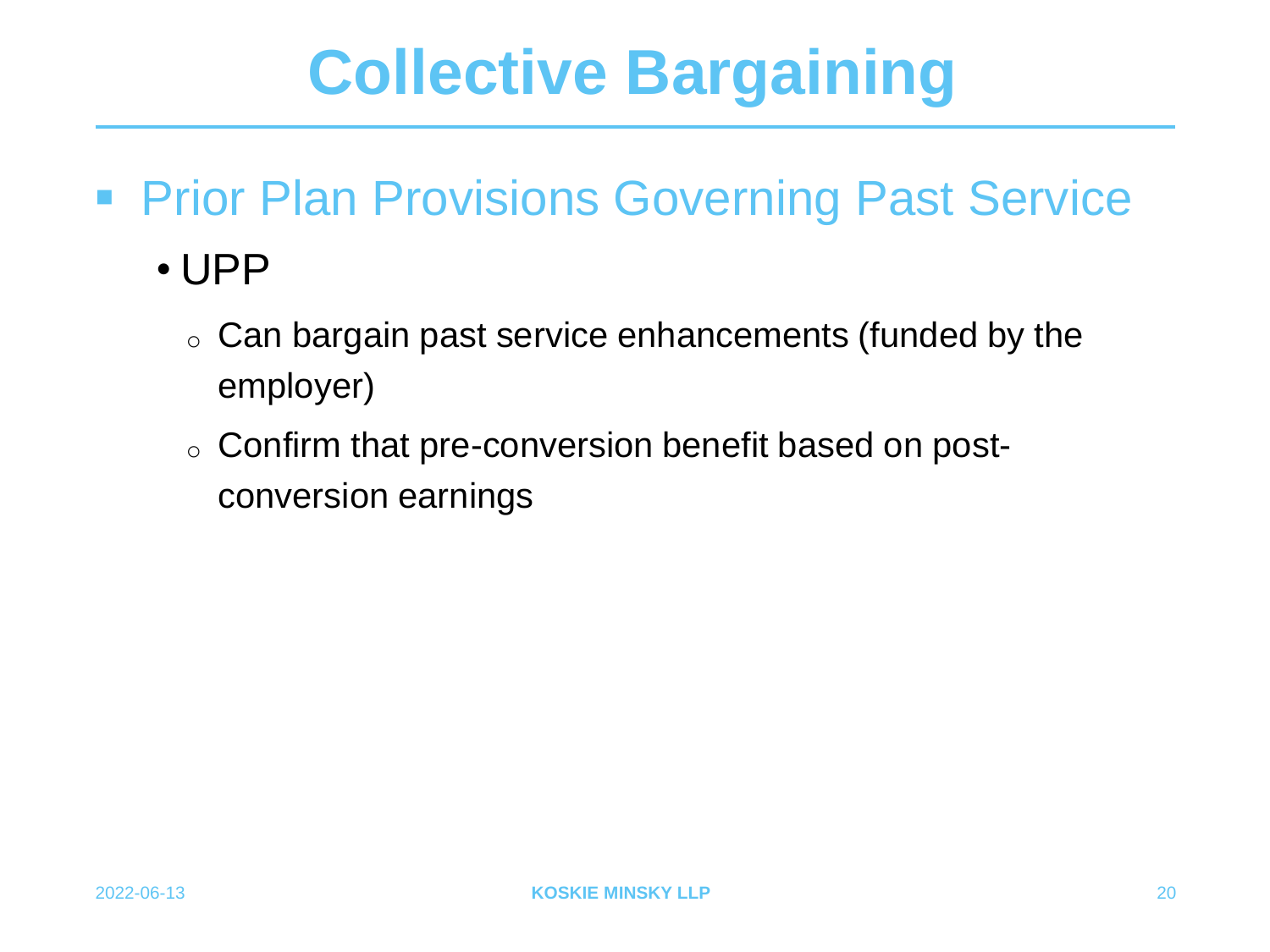- **Grandparenting prior plan provisions for future** service:
	- UPP: subject to Joint Sponsor agreement (limited scope)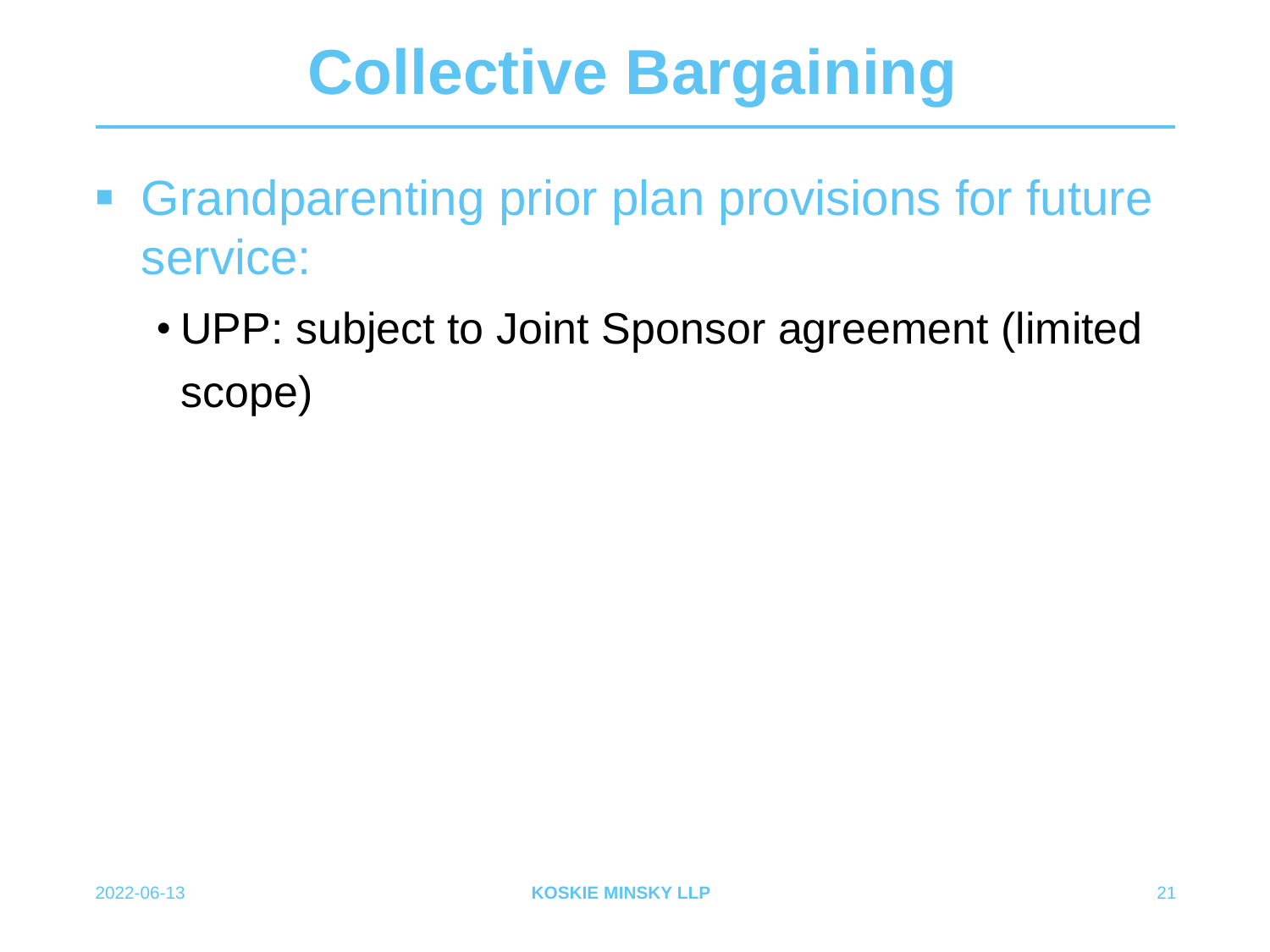### ■ Surplus

- Excess assets remaining in the prior plan are surplus assets, subject to PBA
- Notice must state surplus amount, proposed allocation or method of allocation
- Surplus issues should be identified and bargained
- WLU Plan no surplus as at April 30, 2019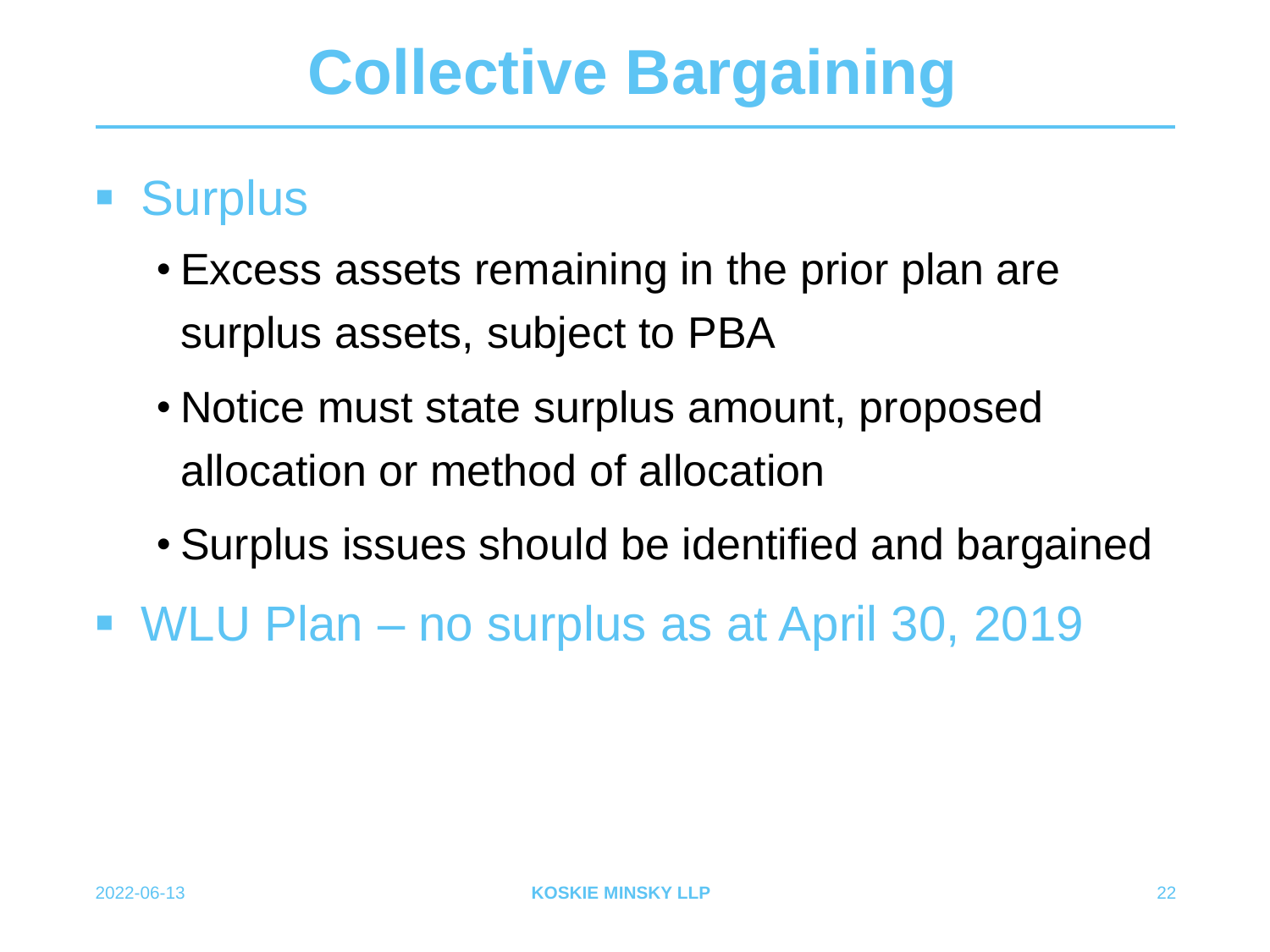#### ■ Hybrid Issues - UPP

- UPP may assume administration of past service hybrid benefits, duplicate required accounting
	- o Interest rate on money purchase component to reflect UPP Fund returns (pre and post retirement)
	- o Continued availability of buybacks of pre-conversion service per WLU Plan provisions? But period of buyback is UPP service
	- o Additional voluntary contributions would likely cease on conversion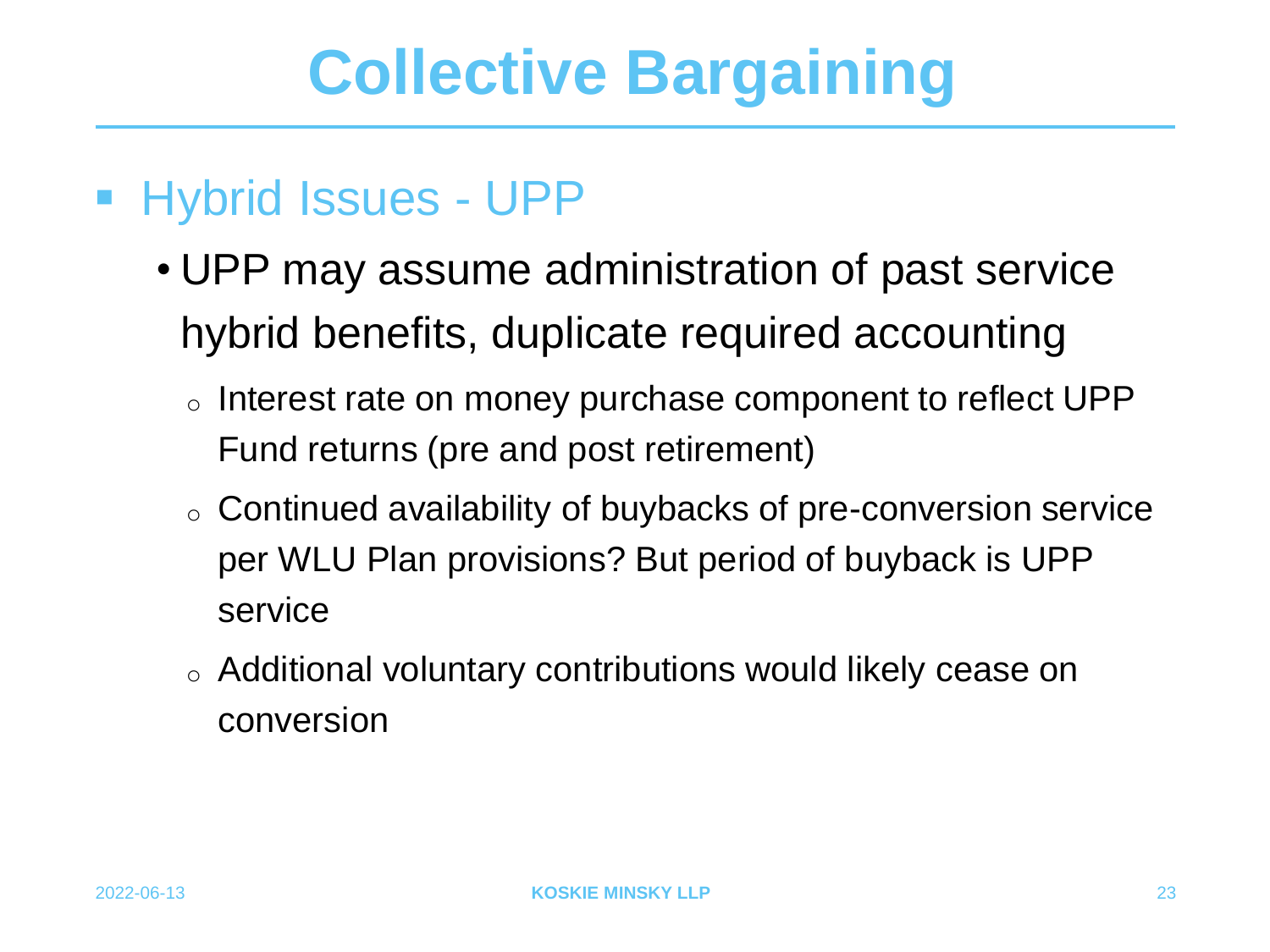### ■ Hybrid Issues – UPP

- Conversion factor for money purchase benefits
	- o Not subject to future collective bargaining after conversion
- Commutation rights eligibility for a commuted value (CV) transfer
	- $\circ$  The UPP follows PBA minimum standards CV transfers are only available on termination until a member is eligible for a reduced or unreduced pension
	- o WLU Plan permits commutation up to retirement
	- There may be some room to extend commutation rights for pre-conversion service past UPP commutation limit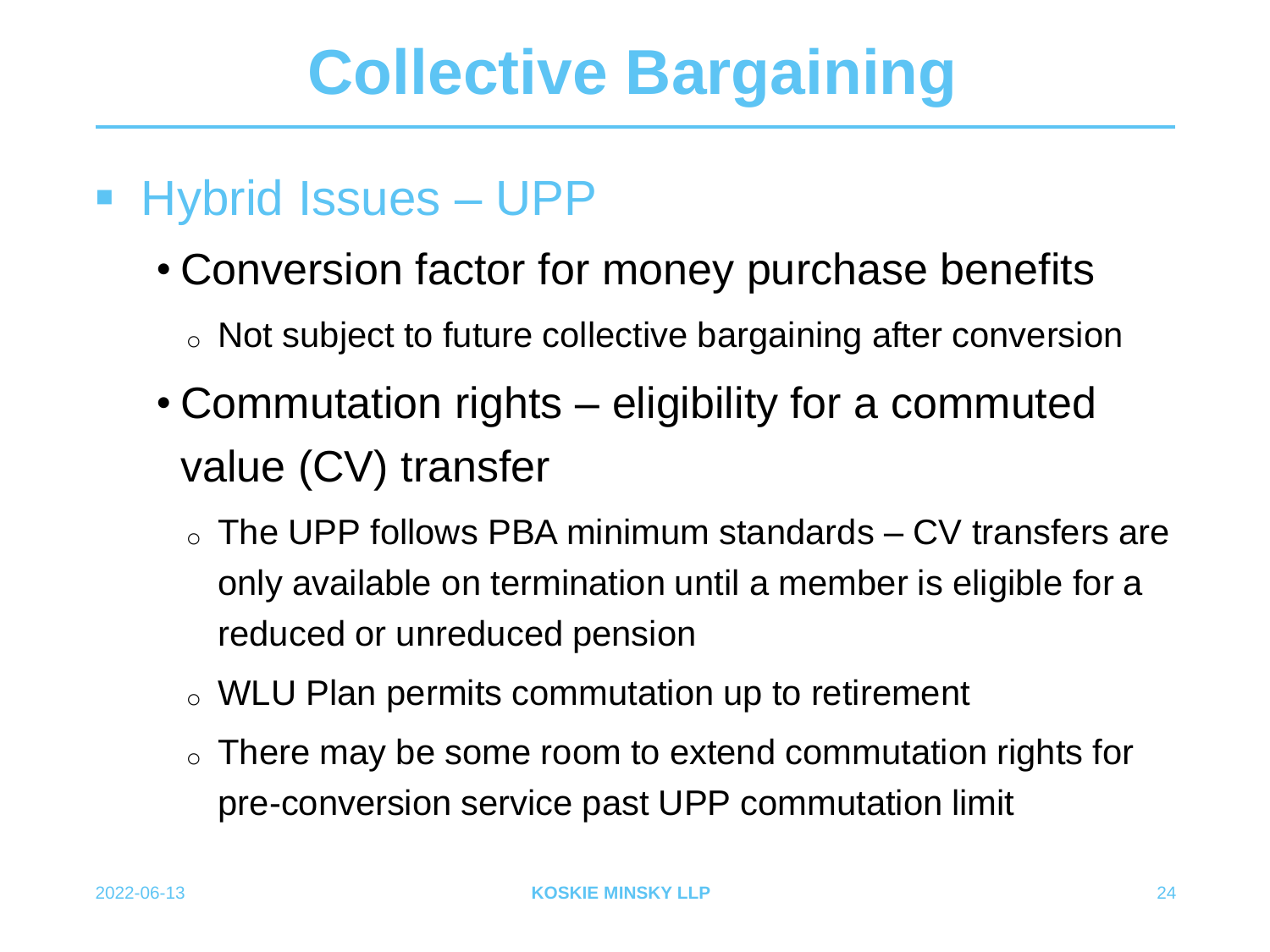### **Plan Text - UPP**

- Plan Text has 2 parts
	- Future service standard terms
	- Past service reflects Prior Plan terms and any 'grandparented' terms of Prior Plan that may continue to apply after conversion (i.e. commutation)
- Plan Text revisions are the responsibility of the Joint Sponsors
	- Coordination between FA and Employee Sponsor Committee is key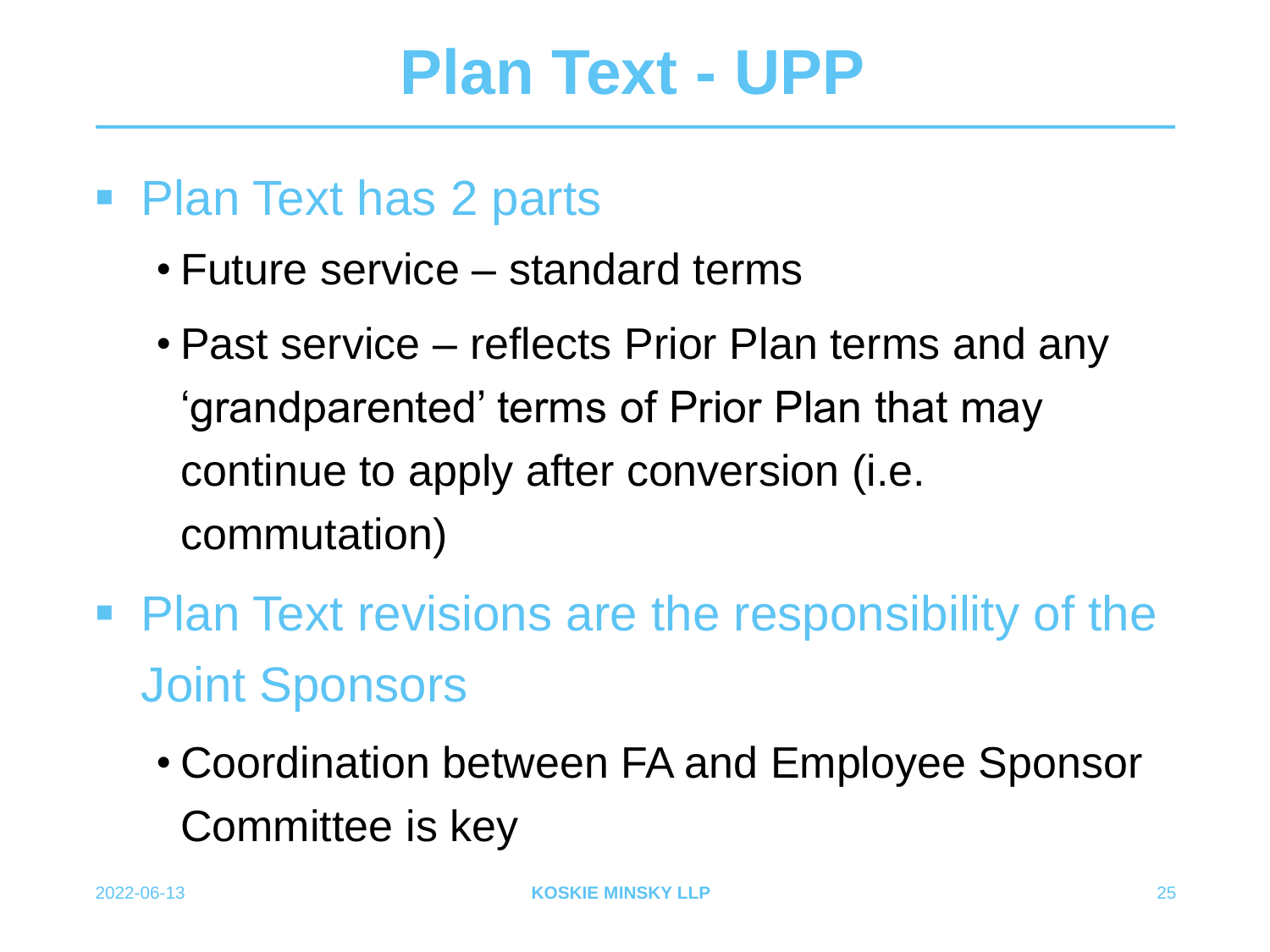### **Employee Sponsor Committee**

- In addition to approving UPP Plan Text changes for a new University, the Employee Sponsor Committee must also
	- Approve a Participation Agreement between the UPP Board of Trustees and the new University
	- Enter into an asset/liability transfer agreement with the new University
- FAs are not parties to the Participation Agreement or the Asset Transfer Agreement
	- Importance of coordination between FA and ESC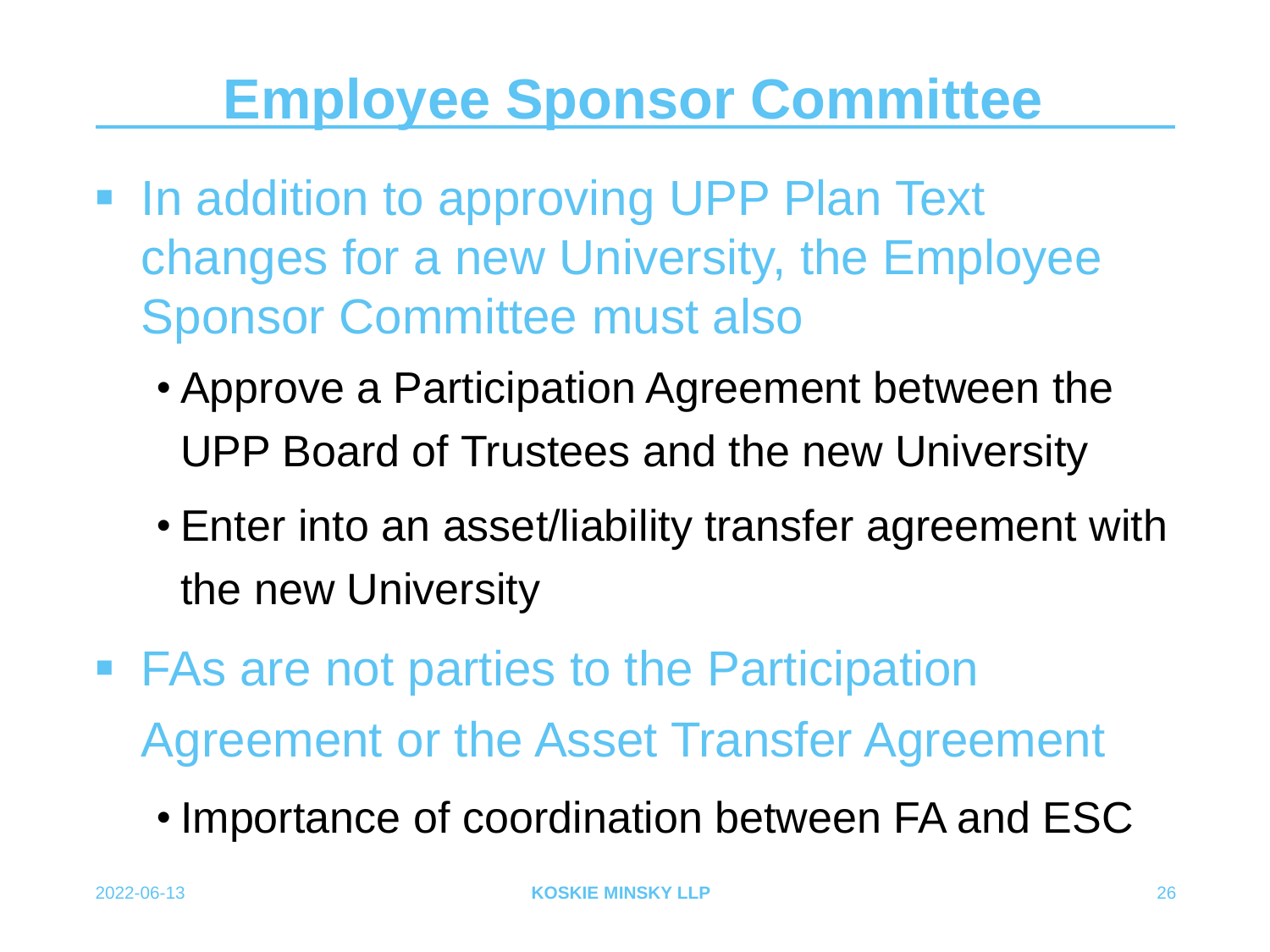## **Steps in Conversion Process**

- **Education, comparative analysis, mandate**
- Collective Bargaining
- Joint Sponsors approval in principle
- Consent Process and University BoG Approval
- **E** University agreements with Joint Sponsors
- Operational arrangements UPP
- Regulatory Application and Approval
- **Figure 1** Transfer of assets and 'closing'